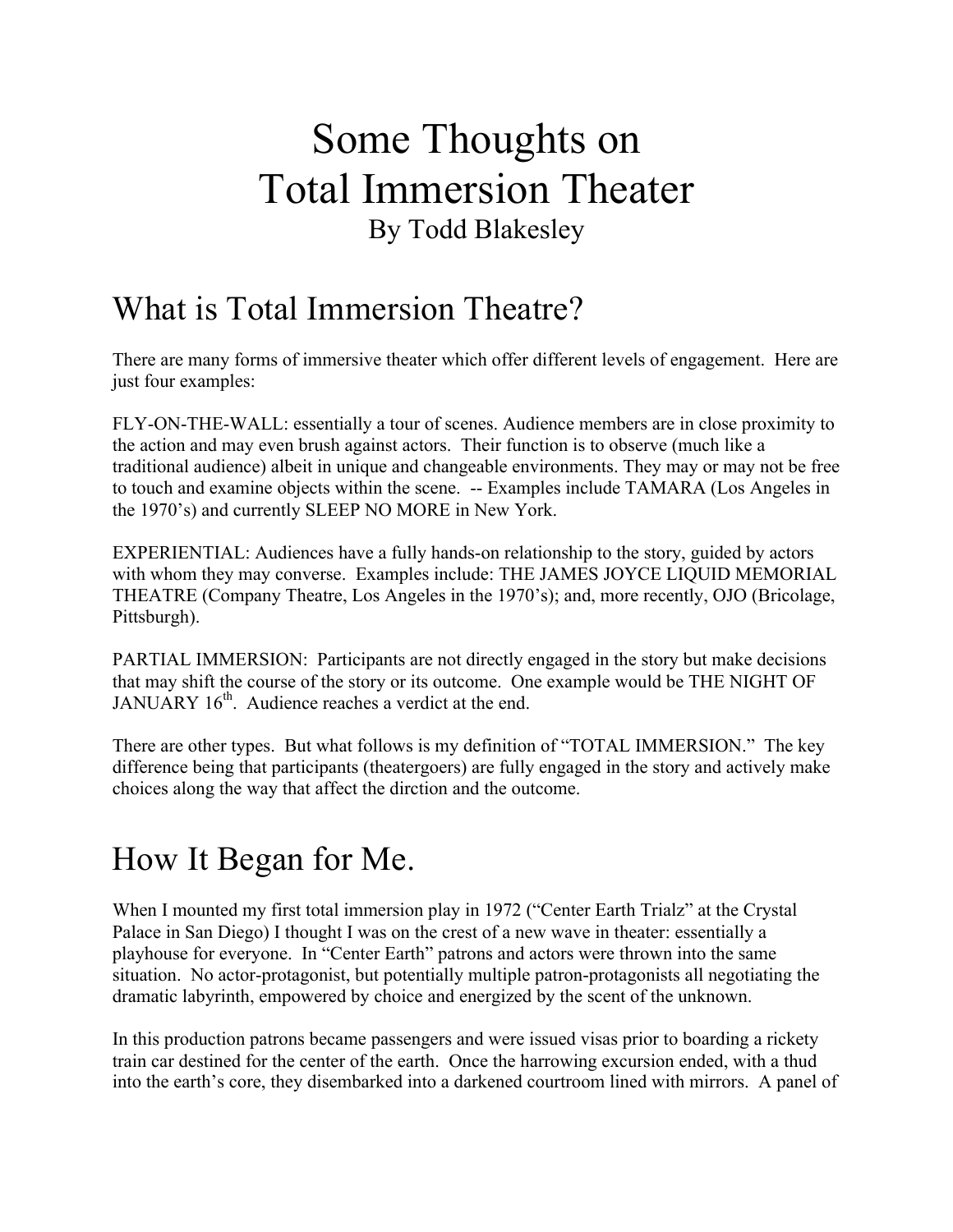Inquisitors informed them of their duty to render verdicts in the cases of several defendants for which no charges had been levied. (Yes, yes… very Kafkaesque).

Then visas were pulled and they discovered which of their fellow passengers would face interrogation. When the questioning was over there was little consternation over rendering judgment. Those found guilty remained in the center of earth pending appeal. Those not guilty received luxury accommodations back to the earth's surface.

The theme of the questioning, and for that matter the play, is topic for another discussion. The point I want to make is that this new environment and relationship to the play kept everyone on the edge of their seat, in the moment, totally immersed in plot and action. These encounters were bizarre, funny and often deeply revealing.

In the four decades since, I have "wrighted" several total immersion events (the last being a different kind of trial scenario: "A Patriot Act: The Trial of George W. Bush" in 2006). But as I was saying, I initially thought this form would sweep the country and all I had to do was point the way. Then I could do what I really wanted: buy a ticket and immerse myself in other worlds.

Alas, there has been barely a whisper. Some hybrid fly-on-the-wall treatments, participation in comedy weddings, a handful of non-theatrical behavioral science experiments. But little to tap the rich potential of true total immersion. Yet this is the arena that can pull people together in powerful collaborative reflection, unattainable in any other form. It can connect people on a level that is intimate and transformative. It is definitely  $21<sup>st</sup>$  century.

### A Call for Total Immersion Theater: **THE DARK RIDE TOWARD CATHARSIS**

Imagine opening your local entertainment guide and finding listed among the concerts, movies, museums and art galleries, a special section inviting you to be a TRAVELER  $<sup>1</sup>$  to the</sup> center of the earth, or a DELEGATE  $2^2$  to a raucous third-party national nominating convention, or a HIGH-ROLLER in a casino booking wagers on human foibles, or a SPECULATOR <sup>3</sup> on the floor of an international stock exchange, or a REFUGEE on a flight to the edge of the universe, or even as a WITNESS<sup>4</sup> at the trial of the President of the United States. In each of these you have the opportunity to plunge into an experience devoid of consequences in the outside, or if you prefer "real", world… except as you may later reflect upon your actions. You can return the next night to change tactics, or switch roles, or simply pose that question you were too cautious to ask on the first go-around.

Live theater is the only performance medium that affords the possibility of flesh and blood interaction because everyone involved is in the same space, at the same time; in the same dimension. It can't be replicated digitally or by computers or long-fantasized interactive holographic images. It is simply a matter of vision and will that can turn it into playhouse for everyone. Total Immersion Theater gives you a chance to test yourself, to experiment with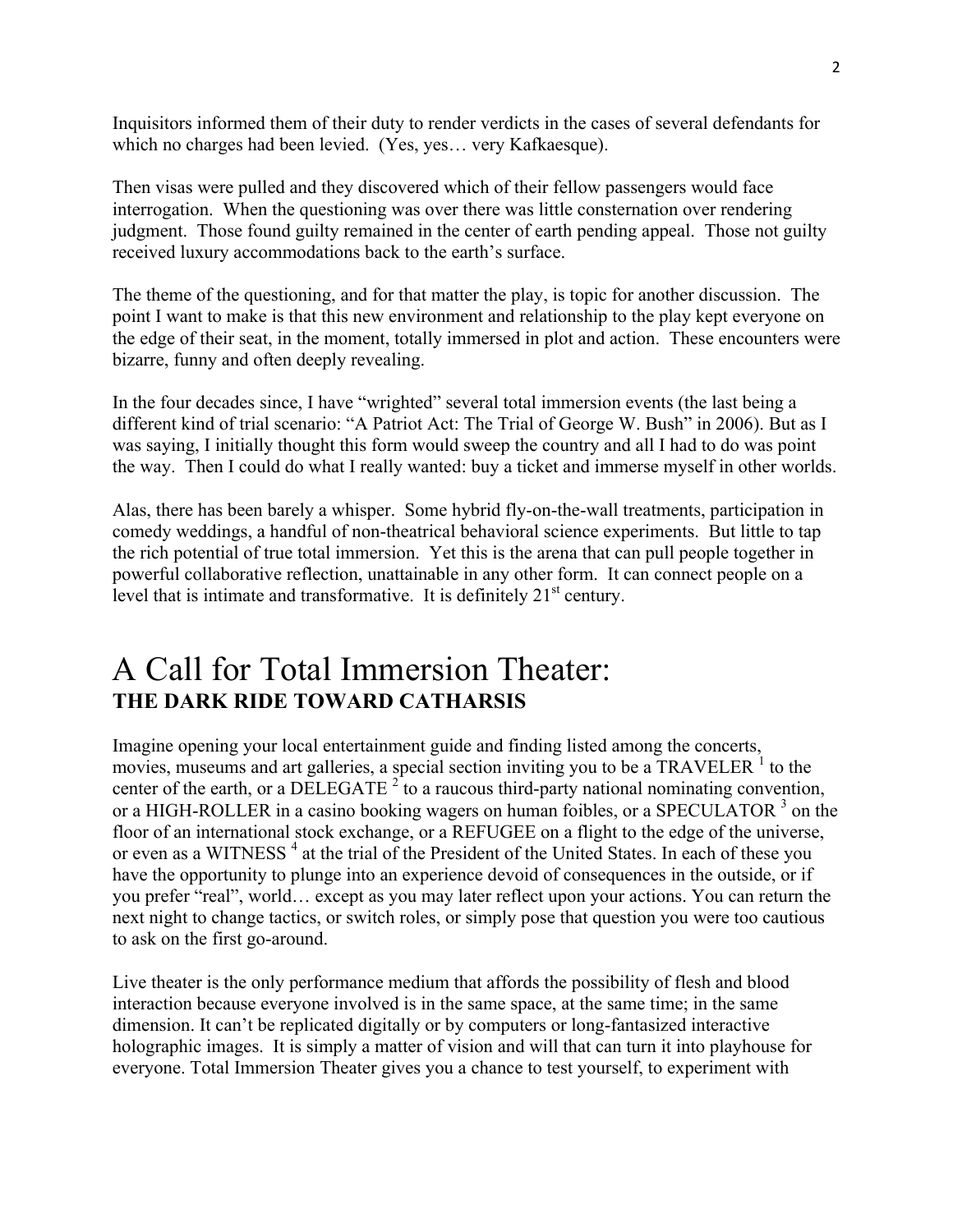forbidden morals, to try on new ethics, to touch hidden emotions, or to simply step outside of yourself.

People crave experiences that thrill them, transport them to worlds beyond, but usually from the relative safety and obscurity of the padded auditorium seat. Total Immersion eliminates the separation between actor and audience by throwing them into the same dramatic situation. What was the audience now has power to alter the flow of events. And by extension… the outcome. The play is significantly in their hands.

Initially the concept of Total Immersion seems scary. But of course it's not. People do it every night when they dream. They step into situations suddenly, unexpectedly, into bizarre circumstances where dialogue is cryptic and death seems frighteningly imminent. The imagery may be metaphorical but the night sweats are real. And yet they addictively return to their slumbers and the all-embracing horrors and euphoria it affords. -- Total Immersion is like that. Perhaps we should simply call it Dream Immersion.

With Total Immersion there is no audience, only players. It is critical that these PLAYER-PATRON-THEATERGOERS ARE TREATED AS IF THEY ARE IN A DREAM… *not as an audience.* -- That is the first commandment of true Total Immersion.

Total Immersion is NOT audience participation. For me, "audience participation" conjures up images of agit-prop, scream-in-your-face theater where "bourgeois" audience members are singled out for humiliation. Except for noble traditions like magicians asking for volunteers or comedians inviting ridicule, audience members should never be physically dragged into play. Audience membership is a well defined role: mostly that of an objective observer. Audience members hold sacrosanct the arms-length relationship between themselves and the action being played out before them. Once they are wedged in their seats the amount of energy necessary to overcome audience inertia, by asking them to participate, can destroy a play.

In Total Immersion, theatergoers are already in motion before entering the main playing area… sometimes before entering the lobby… sometimes half a block away. They must acquire their new role seamlessly, in the context of the situation in which they are involved.

- In "The Exchange" they were welcomed as returning members of an exclusive stock exchange, oriented to the stock being offered and the status of world affairs.
- In any of the several election year plays ("The Convention", "Cigars & Stripes", FritzCon 96") they were assigned a State delegation, issued credentials and a menu of issues that defined the factions vying for party control.
- In "A Patriot Act" there was a security screening process that revealed their new role in a way that seemed natural, at least a natural as, well, as finding themselves in a dream.
- In all cases, they were suddenly surrounded by an environment, by a situation, and they had to deal with it.

Here is the second commandment in Total Immersion Theater: GIVE PLAYERS (Theatergoers) OPTIONS, not ultimatums.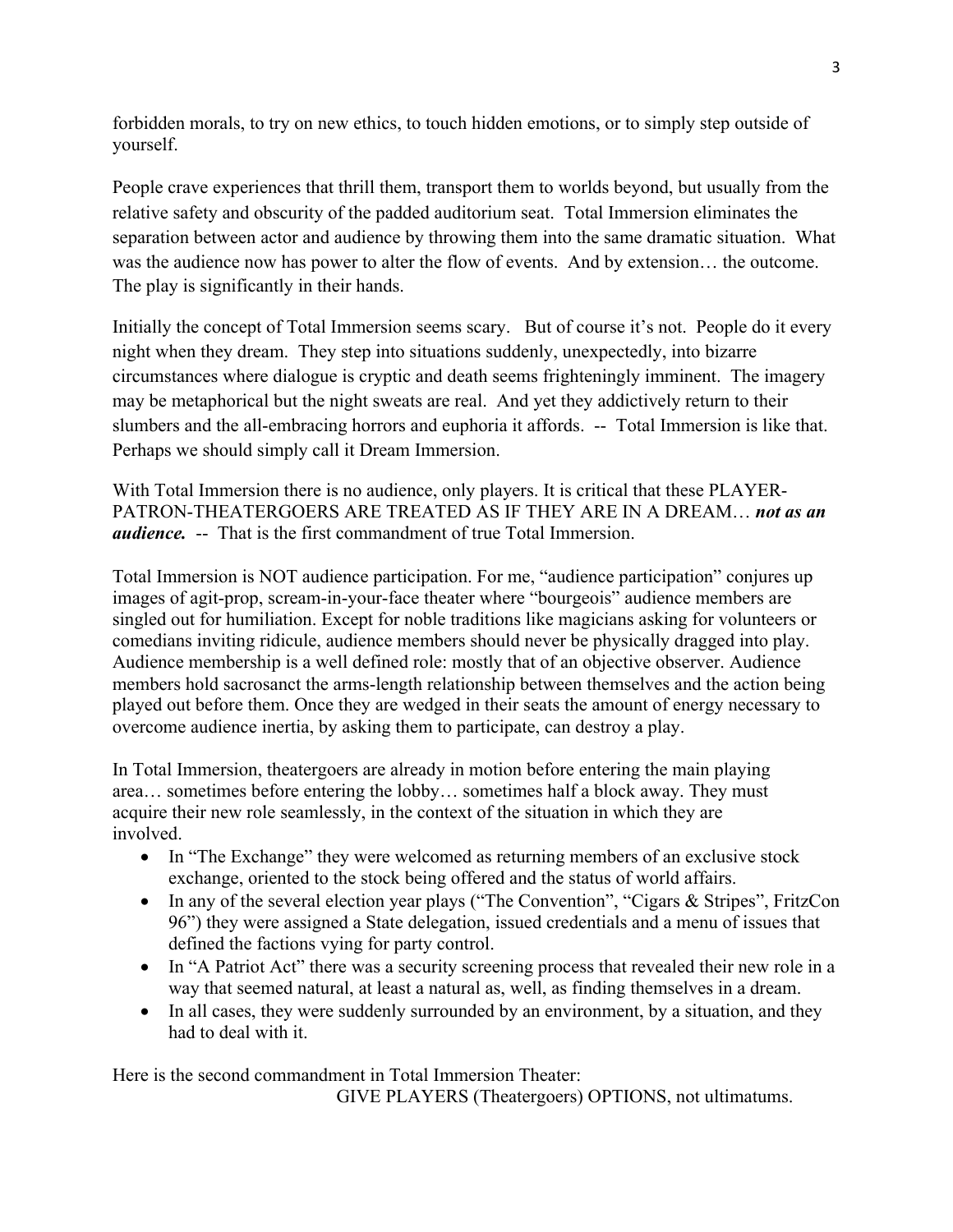- In "The Exchange" they speculated in companies that seem to satisfy their social agenda or their lust for power.
- In the convention plays delegates could support any of the front-running fictional party candidates or run themselves.
- In "A Patriot Act" they were given the option to be a witness for the defense or the Prosecution, or be on one of three juries. Those that declined those options naturally became "observers" at the trial. But the opportunity to participate was always there. Many "observers" were inspired to testify later.

The option of NOT having to engage must be honored. To put someone on the spot who is unsure or unwilling is self-defeating. -- This does not mean to let them opt out of the play and sit on the sidelines. They've committed to being a part of the whole. But give them space to observe within the play's context that keeps them within the action.

### **Some Notes on Acting:**

#### **using, as an example, the requirements for performing "A Patriot Act: The Trial of George W. Bush"**

Acting in Total Immersion Theater is both exhilarating and disorienting. The primary job of the actor is to perform tasks that elicit responses from player-participants. Those tasks are clearly linked to the character's goals. For the attorneys in "A Patriot Act" the goals are to obtain a conviction or an acquittal of the President. They solicit favorable testimony from witnesses supporting their position and attack testimony opposing it. The need to listen to everything being said is critical. They must improvise, switch tactics, show compassion or disgust when appropriate.

But unlike "real world" attorneys embroiled in their own courtroom drama, the actor's focus can't be totally on "winning". Indeed, "winning" is irrelevant. Though they must appear to want to win (which is key to the player-participants taking it seriously), their principle job is to coax testimony (stories) from witnesses. AND when those stories are genuine and compelling, the attorneys may often have to back-off from their original game plan. They must let those stories unfold, even though a "real world" courtroom an attorney would be inclined to cut them off, demanding a yes-or-no answer.

And here is the third commandment, (especially with regards to "A Patriot Act"): LEARN TO TAKE THE BULLET. –

In the course of cross-examination, if a witness should defeat a line of questioning. because they are more knowledgeable, or because they catch a flaw in the argument, or because they have an emotional eruption, RESIST the temptation to top it. The actor must ask hi/rself: "…was the witness statement a dramatic button on the scene? Should the scene end there even though it appears to give points to the other side? Even though it made me look foolish?" – The answer, nine times out of ten, is YES.